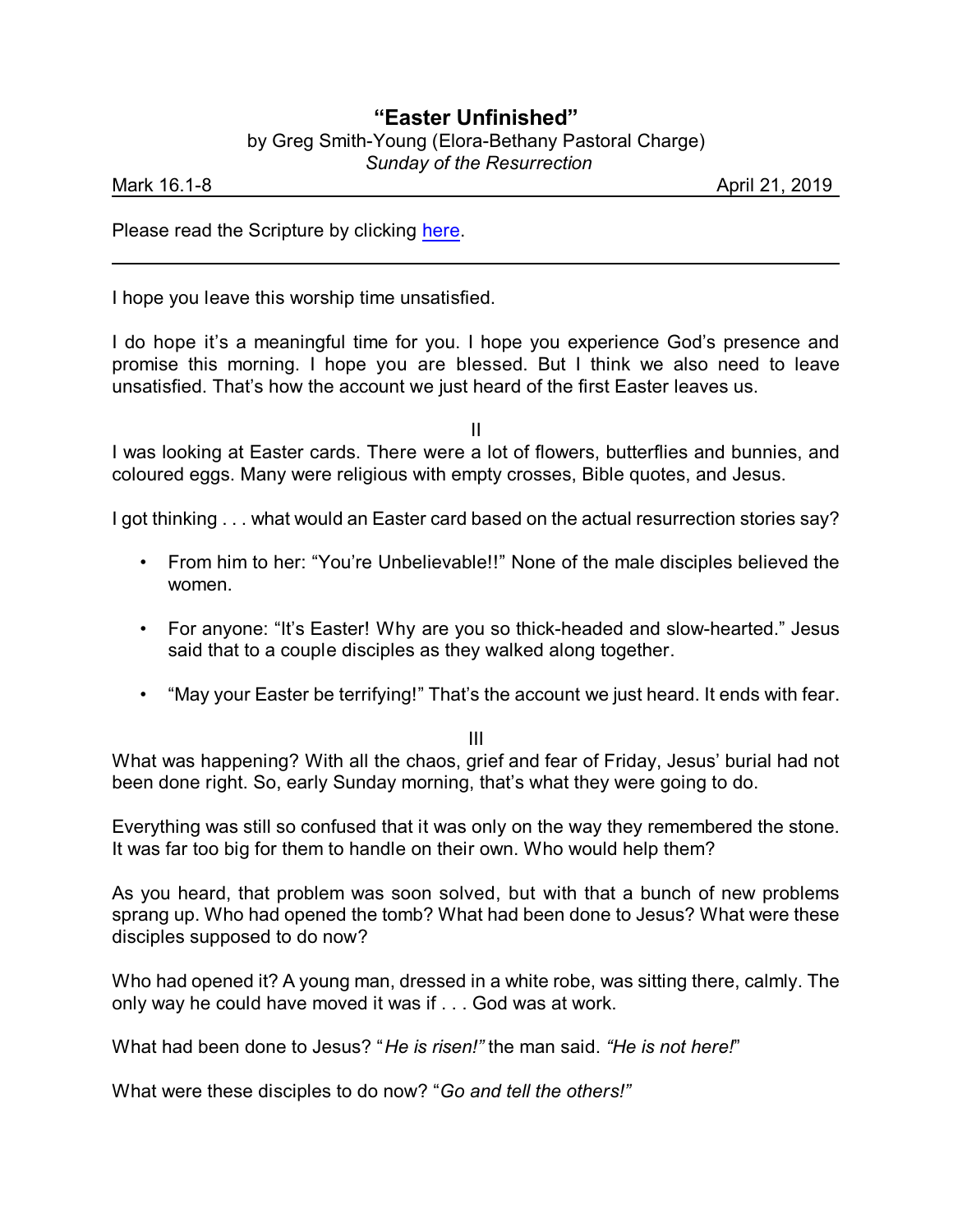They fled. They got away as fast as they could. They were terrified, traumatized, beside themselves.<sup>1</sup> It says they told no one.

Happy Easter!

IV

That's how it ends! *"They said nothing to anyone because they were terrified."* It's incomplete. Of course they told people. That's how we know what happened. The other accounts we have fill in the details. Not only did they find the empty tomb, they soon saw Jesus too. Other disciples also had encounters with him, many of them. They touched Jesus, they had conversations with Jesus, they ate with Jesus, they shared life with Jesus. Jesus, who had been crucified!

*" . . . because they were terrified."* This ending seems unfinished. So soon people started adding other endings to Mark's Gospel. These tied things together in a more satisfying way. Most of our Bibles include those added endings, with a note that these were added. The oldest manuscripts of Mark's Gospel do not have them. They finish with . . .

*" . . . because they were terrified."* Why end it that way? Maybe Mark wrote more, but somehow his complete ending got torn off and lost. Maybe Mark was interrupted before he could finish. Or, maybe for some reason Mark ended there on purpose. We don't know. But this is what we have. It's a story of resurrection that finishes with terror and fleeing. then silence.

What do we do with this unfinished ending?

V

Think back to the guy they find in the tomb. He's an angel. That simply means "messenger from God." In this case it seems he's more like Jesus' receptionist. (Sorry, I can only do this next bit Monty Python-style.)<sup>2</sup>

*Hello. You must be looking for Jesus of Nazareth who was crucified. I'm sorry, he's just stepped out. He had somewhere else to be. . . . Are you Mary? And Mary? (Heavens, he knows a lot of Marys.) And you're Salome? (That's different.) . . . Yes, it seems he knew you'd drop by and left a message for you. Where is it? Yes, here. "Tell these dear friends of mine to let my other disciples' know" — those are the men, right, who didn't bother to show up — "let my other disciples and Peter" — he was a very naughty boy, wasn't he! — "tell them that I have gone ahead of them to*

<sup>1</sup> The Greek words that describe what had "seized them" are *tromus*, which I've translated as "traumatized" and *ekstatis*, which literally means "to be outside oneself."

Lance Pape imagines the angel as Jesus' administrative assistant, though presumably without the outrageous English accent. See his "Commentary on Mark 16:1-8, Workingpreacher.org (April 2015), [www.workingpreacher.org/preaching.aspx?commentary\\_id=2406](http://www.workingpreacher.org/preaching.aspx?commentary_id=2406)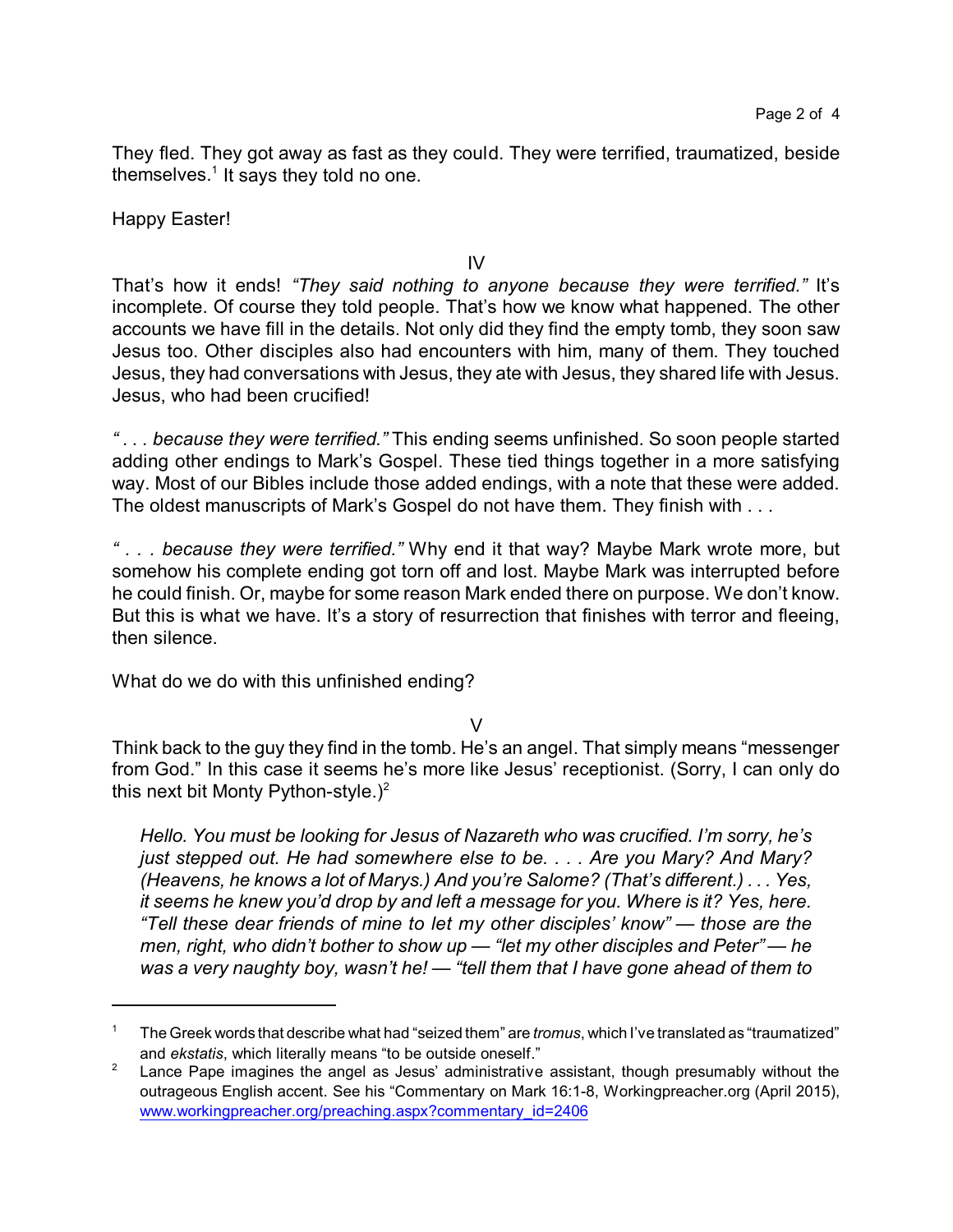*Galilee" — dear, that's a dodgy spot — "There they will see me, just as I said." There you have it. . . . What? Huh. They've just run off screaming. Was it something I said?*

Yes, that was terrifying. Still, there was a message they were supposed to deliver. We know from other sources they did.<sup>3</sup> *"Tell the other disciples that Jesus is going ahead of you to Galilee. There you will see him."*

Galilee. That was up north. Jesus was from Galilee, and they were from that area too. That is where it all started, where Jesus began bringing God's Kingdom. Galilee is where he had called and sent his first disciples. Galilee is where Jesus healed sick people, and battled evil, and forgave sin. It's where he told perplexing parables. It's where he stilled storms, fed large crowds from very little, ate with sinners, and claimed lordship over the Sabbath. Galilee is where Jesus was first opposed, and where he proclaimed the good news of God.

Back when he was doing all that, those first disciples had such a hard time understanding. They'd never really got Jesus. They hadn't yet experienced Jesus' brutal rejection and execution, nor their own failures. They hadn't dared dream of his resurrection.<sup>4</sup> They had no idea all that was how God's salvation of the world would be accomplished.

But now Jesus has gone back to Galilee. He wants them to go and be there with him. From there he will send them to the world, filled with all they have seen and heard; filled with his Spirit.<sup>5</sup>

All of that is going to happen after this unfinished ending of Easter morning. They are going to continue the story of Easter, not by what is written on a page, but by how they will encounter Jesus next, and by how they will live his mission next.

<sup>3</sup> See Matthew 28:1-10,16.

Pape writes, "The Galilean ministry in the early chapters of Mark is the site of a relentless demonstration of Jesus' profound agency and power, but it is also the site of profound misunderstanding. Even his closest followers cannot seem to figure out who Jesus is and what he is up to. So pervasive is this theme of misunderstanding, that Mark's Jesus is constantly asking people to keep silent about him. . . . Jesus doesn't want people spreading news about him, because they don't yet have the full picture. His full identity has not yet been disclosed."

 $5$  Matthew 28:16-20.